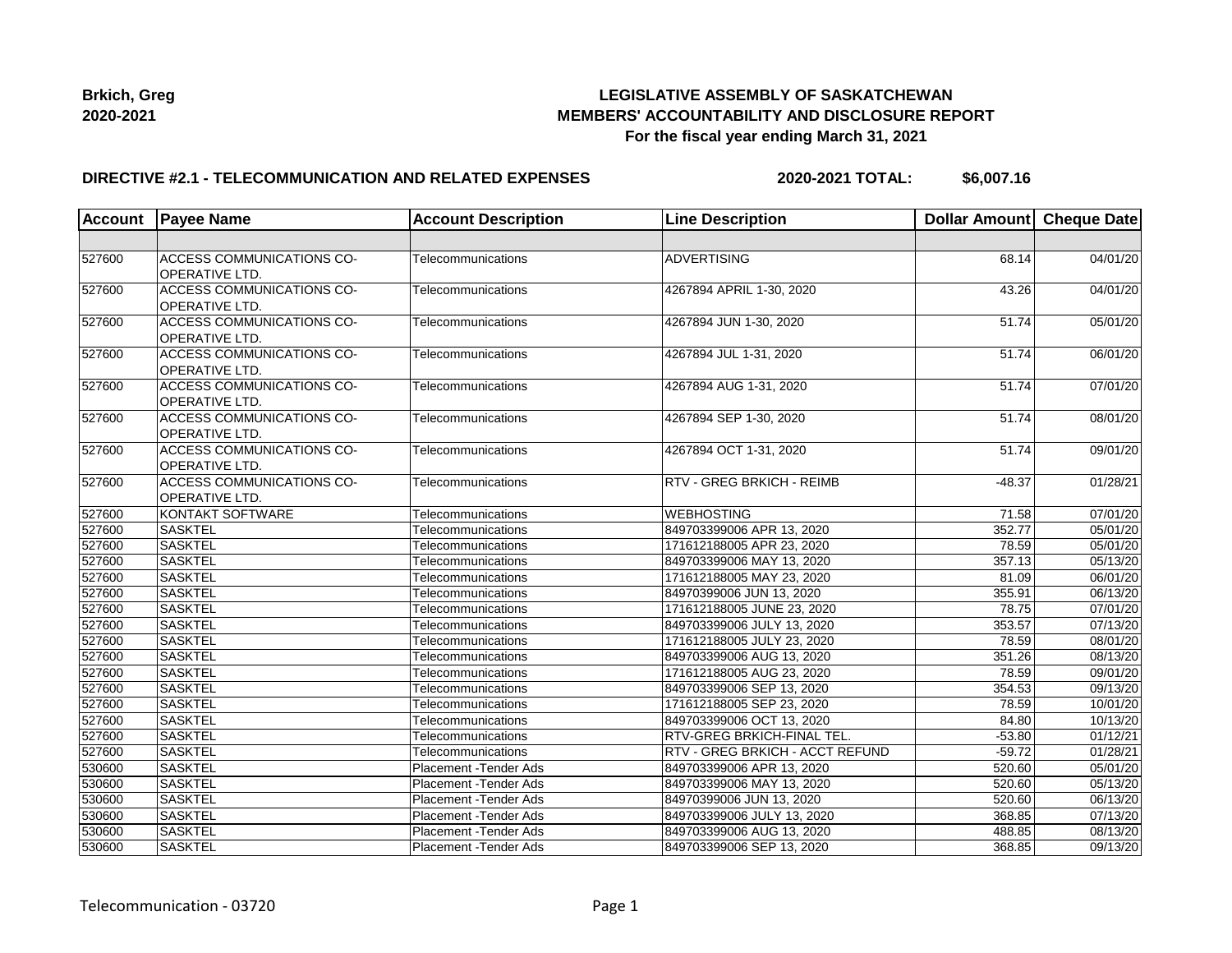## **LEGISLATIVE ASSEMBLY OF SASKATCHEWAN MEMBERS' ACCOUNTABILITY AND DISCLOSURE REPORT For the fiscal year ending March 31, 2021**

## **DIRECTIVE #2.1 - TELECOMMUNICATION AND RELATED EXPENSES**

**2020-2021 TOTAL: \$6,007.16**

| <b>Account</b> | <b>IPavee Name</b> | <b>Account Description</b> | <b>Line Description</b>     | Dollar Amount Cheque Date |          |
|----------------|--------------------|----------------------------|-----------------------------|---------------------------|----------|
|                |                    |                            |                             |                           |          |
| 530600         | <b>SASKTEL</b>     | Placement -Tender Ads      | 849703399006 OCT<br>13.2020 | 254.85                    | 10/13/20 |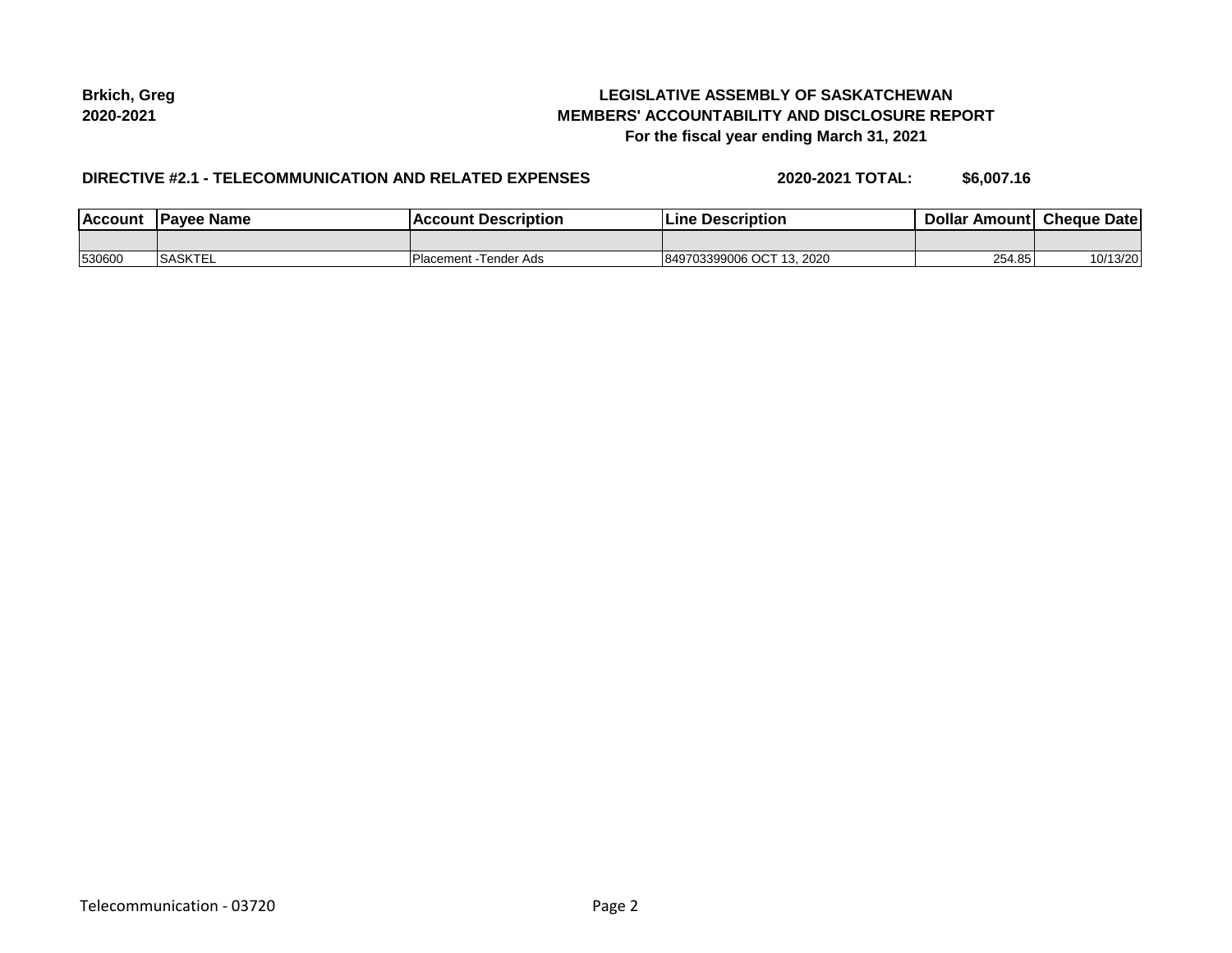# **LEGISLATIVE ASSEMBLY OF SASKATCHEWAN MEMBERS' ACCOUNTABILITY AND DISCLOSURE REPORT For the fiscal year ending March 31, 2021**

## **DIRECTIVE #3.1 - MLA TRAVEL AND LIVING EXPENSES**

#### **2020-2021 TOTAL: \$10,843.75**

| <b>Account</b> | <b>Payee Name</b>      | <b>Account Description</b>  | <b>Line Description</b>            | Dollar Amount Cheque Date |          |
|----------------|------------------------|-----------------------------|------------------------------------|---------------------------|----------|
|                |                        |                             |                                    |                           |          |
| 541900         | BRKICH, GREG P.        | <b>Elected Rep - Travel</b> | MLA TRAVEL APR 2-20, 2020          | 1,023.40                  | 04/27/20 |
| 541900         | BRKICH, GREG P.        | <b>Elected Rep - Travel</b> | MLA TRAVEL APR 21-MAY 19, 2020     | 960.10                    | 06/01/20 |
| 541900         | <b>BRKICH, GREG P.</b> | <b>Elected Rep - Travel</b> | MLA TRAVEL MAY 23-JUN 8, 2020      | 832.50                    | 06/11/20 |
| 541900         | <b>BRKICH, GREG P.</b> | <b>Elected Rep - Travel</b> | MLA TRAVEL JUN 7-28, 2020          | 2,546.72                  | 07/02/20 |
| 541900         | <b>BRKICH, GREG P.</b> | <b>Elected Rep - Travel</b> | MLA TRAVEL JUNE 29 - JULY 18, 2020 | 2,073.53                  | 07/27/20 |
| 541900         | BRKICH, GREG P.        | <b>Elected Rep - Travel</b> | MLA TRAVEL JUL 21 - AUG 10, 2020   | 1,143.90                  | 08/24/20 |
| 541900         | <b>BRKICH, GREG P.</b> | <b>Elected Rep - Travel</b> | MLA TRAVEL AUG 11-SEP 1, 2020      | 946.98                    | 09/14/20 |
| 541900         | <b>BRKICH, GREG P.</b> | <b>Elected Rep - Travel</b> | MLA TRAVEL SEP 2-29, 2020          | 1,316.62                  | 10/08/20 |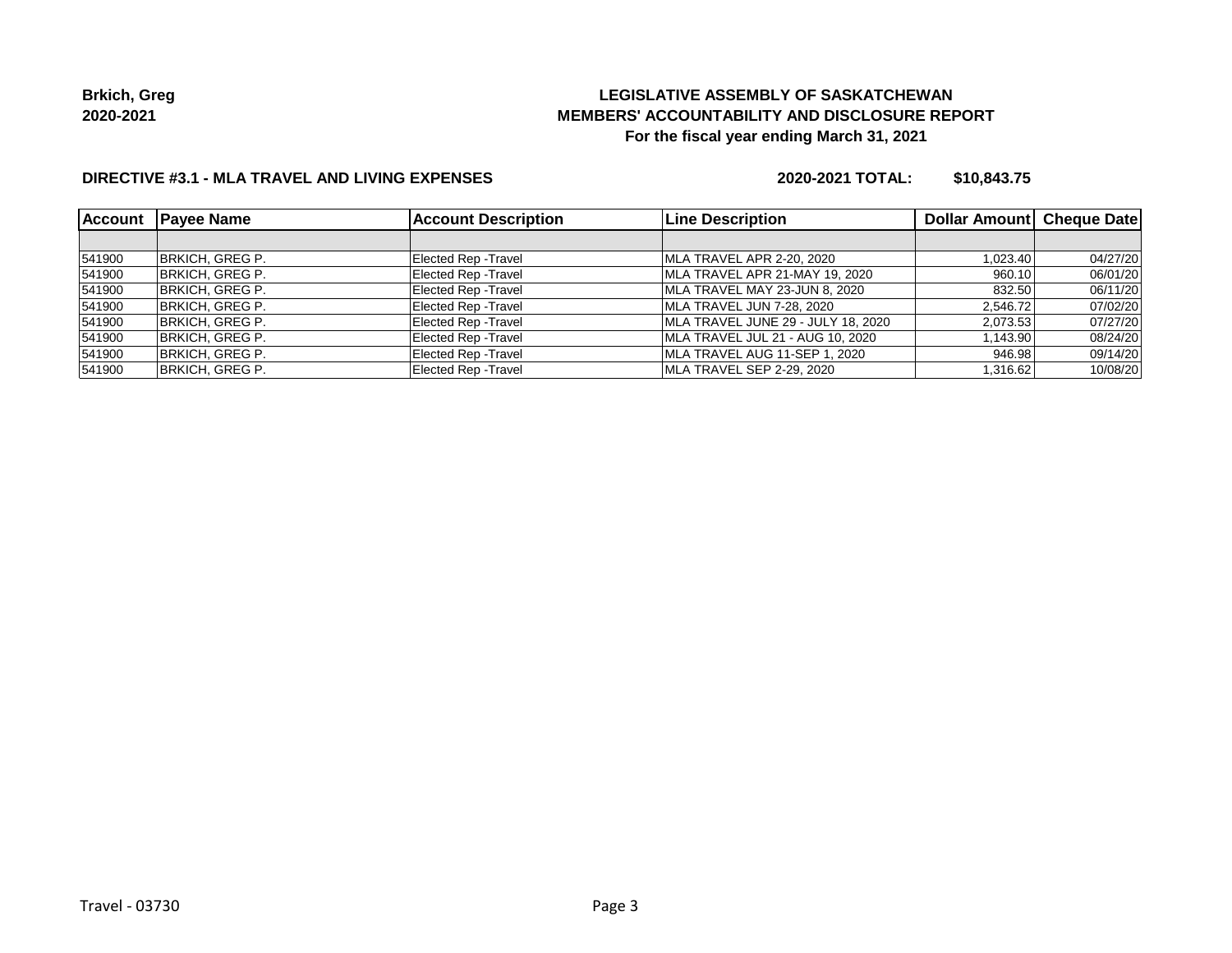## **LEGISLATIVE ASSEMBLY OF SASKATCHEWAN MEMBERS' ACCOUNTABILITY AND DISCLOSURE REPORT For the fiscal year ending March 31, 2021**

### **DIRECTIVE #4.1 - CONSTITUENCY SERVICE EXPENSES**

**2020-2021 TOTAL: \$17,375.15**

| Account | <b>Payee Name</b>              | <b>Account Description</b>                | <b>Line Description</b>                           | Dollar Amount Cheque Date |          |
|---------|--------------------------------|-------------------------------------------|---------------------------------------------------|---------------------------|----------|
|         |                                |                                           |                                                   |                           |          |
| 522000  | <b>RANSOM, ROBERT</b>          | Rent of Ground, Buildings and Other Space | APRIL 2020 MLA OFFICE RENT                        | 1,100.00                  | 04/01/20 |
| 522000  | RANSOM, ROBERT                 | Rent of Ground, Buildings and Other Space | MAY 2020 MLA OFFICE RENT                          | 1,100.00                  | 04/20/20 |
| 522000  | <b>RANSOM, ROBERT</b>          | Rent of Ground, Buildings and Other Space | JUNE 2020 MLA OFFICE RENT                         | 1,100.00                  | 05/15/20 |
| 522000  | <b>RANSOM, ROBERT</b>          | Rent of Ground, Buildings and Other Space | JULY 2020 MLA OFFICE RENT                         | 1,100.00                  | 06/07/20 |
| 522000  | RANSOM, ROBERT                 | Rent of Ground, Buildings and Other Space | AUG 2020 MLA OFFICE RENT                          | 1,100.00                  | 07/07/20 |
| 522000  | <b>RANSOM, ROBERT</b>          | Rent of Ground, Buildings and Other Space | SEPT 2020 MLA OFFICE RENT                         | 1,100.00                  | 08/14/20 |
| 522000  | <b>RANSOM, ROBERT</b>          | Rent of Ground, Buildings and Other Space | OCT 2020 MLA OFFICE RENT                          | 1,100.00                  | 09/11/20 |
| 522000  | RANSOM, ROBERT                 | Rent of Ground, Buildings and Other Space | NOV 2020 MLA OFFICE RENT                          | 1,100.00                  | 10/07/20 |
| 522200  | <b>SUCCESS OFFICE SYSTEMS</b>  | Rent of Photocopiers                      | <b>COPIER CHARGES</b>                             | 74.36                     | 04/01/20 |
| 522200  | <b>SUCCESS OFFICE SYSTEMS</b>  | Rent of Photocopiers                      | <b>COPIER CHARGES</b>                             | 80.07                     | 06/08/20 |
| 522200  | <b>SUCCESS OFFICE SYSTEMS</b>  | <b>Rent of Photocopiers</b>               | <b>COPIER CHARGES</b>                             | 73.65                     | 07/01/20 |
| 522200  | <b>SUCCESS OFFICE SYSTEMS</b>  | Rent of Photocopiers                      | <b>COPIER CHARGES</b>                             | 63.41                     | 07/09/20 |
| 522200  | <b>SUCCESS OFFICE SYSTEMS</b>  | Rent of Photocopiers                      | <b>COPIER CHARGES</b>                             | 58.81                     | 08/05/20 |
| 522200  | <b>SUCCESS OFFICE SYSTEMS</b>  | Rent of Photocopiers                      | <b>COPIER CHARGES</b>                             | 59.41                     | 09/04/20 |
| 522200  | <b>SUCCESS OFFICE SYSTEMS</b>  | Rent of Photocopiers                      | <b>COPIER CHARGES</b>                             | 61.09                     | 01/01/21 |
| 522500  | CLIFF SHAW AGENCIES LTD.       | Insurance Premiums                        | OFFICE INSURANCE C70007430-2                      | 539.54                    | 09/23/20 |
| 522500  | CLIFF SHAW AGENCIES LTD.       | Insurance Premiums                        | <b>RTV-GREG BRKICH-INSURANCE</b><br><b>REFUND</b> | -496.08                   | 01/12/21 |
| 522700  | RANSOM, ROBERT                 | Utilities - Electricity and Nat Gas       | 03130150 DEC 31 2019, MAR 31 2020,<br>JUN 30 2020 | 288.00                    | 08/20/20 |
| 522700  | <b>RANSOM, ROBERT</b>          | Utilities - Electricity and Nat Gas       | 03130150 JUL 1-OCT 31, 2020                       | 128.00                    | 11/01/20 |
| 522700  | SASKENERGY INCORPORATED        | Utilities - Electricity and Nat Gas       | 77597100005 APR/20                                | 60.75                     | 05/01/20 |
| 522700  | SASKENERGY INCORPORATED        | Utilities - Electricity and Nat Gas       | 77597100005 MAY 27, 2020                          | 48.44                     | 06/01/20 |
| 522700  | <b>SASKENERGY INCORPORATED</b> | Utilities - Electricity and Nat Gas       | 77597100005 JUNE 26, 2020                         | 41.78                     | 07/01/20 |
| 522700  | SASKENERGY INCORPORATED        | Utilities - Electricity and Nat Gas       | 77597100005 JULY 28, 2020                         | 40.43                     | 08/01/20 |
| 522700  | <b>SASKENERGY INCORPORATED</b> | Utilities - Electricity and Nat Gas       | 77597100005 AUG 27, 2020                          | 40.43                     | 09/01/20 |
| 522700  | <b>SASKENERGY INCORPORATED</b> | Utilities - Electricity and Nat Gas       | 77597100005 SEP 28, 2020                          | 43.09                     | 10/01/20 |
| 522700  | <b>SASKENERGY INCORPORATED</b> | Utilities - Electricity and Nat Gas       | 77597100005 OCT 27, 2020                          | 51.11                     | 11/01/20 |
| 522700  | SASKENERGY INCORPORATED        | Utilities - Electricity and Nat Gas       | 77597100005 NOV 26, 2020                          | 62.46                     | 12/01/20 |
| 522700  | SASKENERGY INCORPORATED        | Utilities - Electricity and Nat Gas       | 77597100005 NOV 30, 2020 FINAL                    | 14.11                     | 12/01/20 |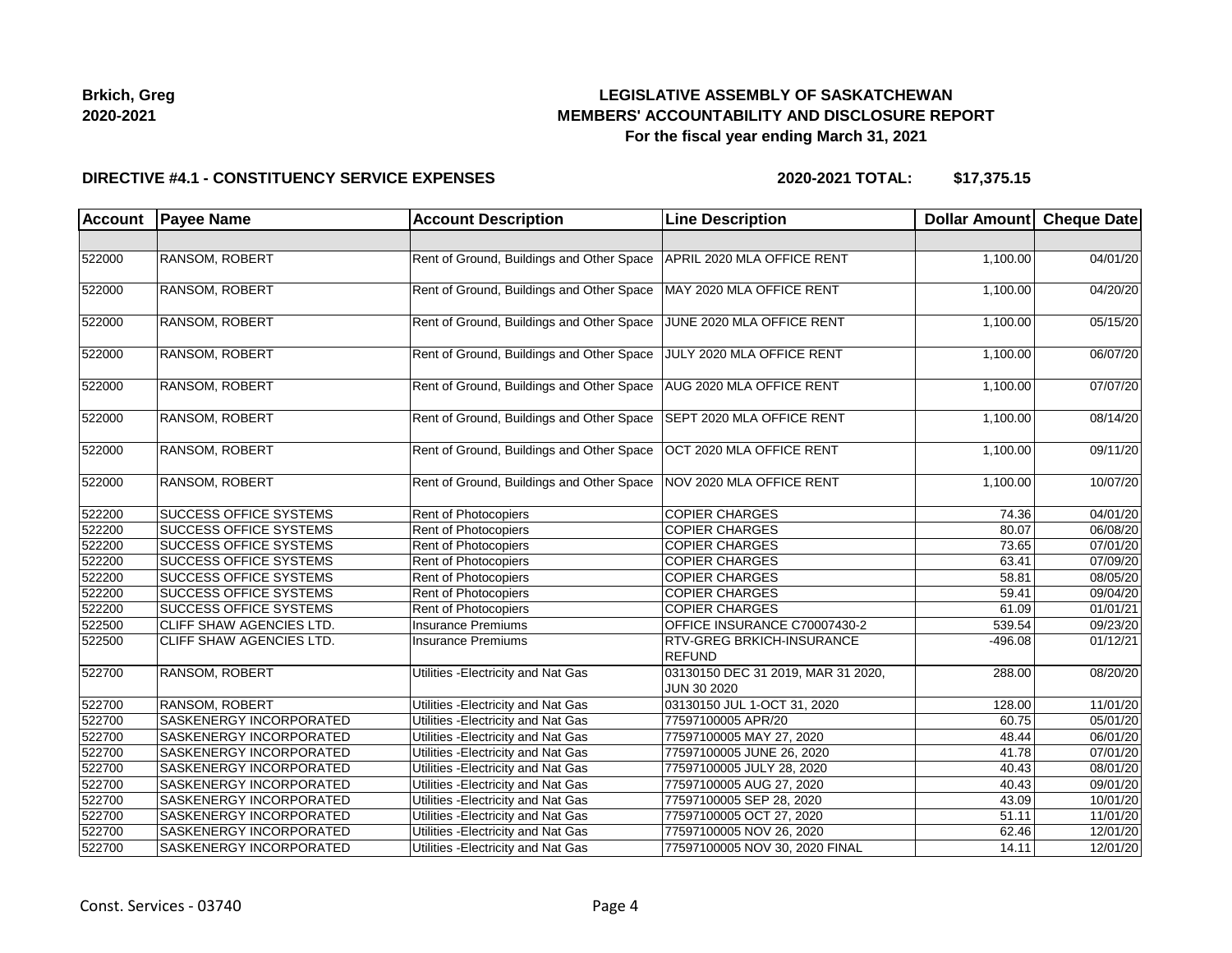## **LEGISLATIVE ASSEMBLY OF SASKATCHEWAN MEMBERS' ACCOUNTABILITY AND DISCLOSURE REPORT For the fiscal year ending March 31, 2021**

## **DIRECTIVE #4.1 - CONSTITUENCY SERVICE EXPENSES**

**2020-2021 TOTAL: \$17,375.15**

| <b>Account</b> | <b>Payee Name</b>               | <b>Account Description</b>           | <b>Line Description</b>                                    | <b>Dollar Amount</b> | Cheque Date           |
|----------------|---------------------------------|--------------------------------------|------------------------------------------------------------|----------------------|-----------------------|
|                |                                 |                                      |                                                            |                      |                       |
| 522700         | SASKPOWER CORPORATION           | Utilities - Electricity and Nat Gas  | 500000848563 APR 28, 2020                                  | 107.56               | 05/01/20              |
| 522700         | SASKPOWER CORPORATION           | Utilities - Electricity and Nat Gas  | 500000848563 MAY 27, 2020                                  | 98.88                | 06/01/20              |
| 522700         | <b>SASKPOWER CORPORATION</b>    | Utilities - Electricity and Nat Gas  | 500000848563 JUNE 26, 2020                                 | 85.57                | 07/01/20              |
| 522700         | <b>SASKPOWER CORPORATION</b>    | Utilities - Electricity and Nat Gas  | 500000848563 JULY 28, 2020                                 | 120.86               | 08/01/20              |
| 522700         | SASKPOWER CORPORATION           | Utilities - Electricity and Nat Gas  | 500000848563 AUG 27, 2020                                  | 101.09               | 09/01/20              |
| 522700         | SASKPOWER CORPORATION           | Utilities - Electricity and Nat Gas  | 500000848563 OCT 19, 2020                                  | 92.23                | 11/01/20              |
| 522700         | SASKPOWER CORPORATION           | Utilities - Electricity and Nat Gas  | 500000848563 NOV 5, 2020                                   | 111.99               | 12/01/20              |
| 522700         | SASKPOWER CORPORATION           | Utilities - Electricity and Nat Gas  | <b>RTV - GREG BRKICH - REFUND CREDIT</b><br><b>BALANCE</b> | $-286.59$            | 02/11/21              |
| 525000         | <b>BRKICH, GREG P.</b>          | Postal, Courier, Freight and Related | REIMB: POSTAGE/OFFICE SUPPLIES                             | 52.75                | 10/01/20              |
| 525000         | LYKE, LAVONNE                   | Postal, Courier, Freight and Related | POSTAGE/OFFICE SUPPLIES                                    | 62.28                | 06/04/20              |
| 525000         | LYKE, LAVONNE                   | Postal, Courier, Freight and Related | <b>OFFICE SUPPLIES/POSTAGE</b>                             | 38.36                | 06/25/20              |
| 525000         | PETIT, DONNA M.                 | Postal, Courier, Freight and Related | POSTAGE/OFFICE SUPPLIES                                    | 121.04               | $\overline{08}/07/20$ |
| 529000         | MANZ, GLEN                      | <b>General Contractual Services</b>  | <b>SIGN MAINTENANCE</b>                                    | 503.50               | 10/01/20              |
| 530300         | MARU GROUP CANADA INC.          | Primary Research/Focus group         | <b>AD HOC RESEARCH</b>                                     | 661.11               | 06/01/20              |
| 530500         | 101142236 SASKATCHEWAN LTD.     | Media Placement                      | <b>ADVERTISING</b>                                         | 200.00               | 07/01/20              |
| 530500         | <b>DAVIDSON LEADER</b>          | Media Placement                      | <b>ADVERTISING</b>                                         | 125.00               | 05/01/20              |
| 530500         | <b>DAVIDSON LEADER</b>          | Media Placement                      | ADVERTISING                                                | 100.00               | 05/01/20              |
| 530500         | <b>DAVIDSON LEADER</b>          | Media Placement                      | <b>ADVERTISING</b>                                         | 285.70               | 07/01/20              |
| 530500         | DAVIDSON LEADER                 | Media Placement                      | ADVERTISING                                                | 180.60               | 07/20/20              |
| 530500         | <b>DAVIDSON LEADER</b>          | Media Placement                      | ADVERTISING                                                | 168.59               | 09/07/20              |
| 530500         | <b>DAVIDSON LEADER</b>          | Media Placement                      | <b>ADVERTISING</b>                                         | 136.43               | 09/14/20              |
| 530500         | HANLEY, TOWN OF                 | Media Placement                      | ADVERTISING                                                | 35.00                | 06/01/20              |
| 530500         | HANLEY, TOWN OF                 | Media Placement                      | ADVERTISING                                                | 35.00                | 07/23/20              |
| 530500         | LAST MOUNTAIN TIMES LTD.        | Media Placement                      | <b>ADVERTISING</b>                                         | 217.00               | 05/01/20              |
| 530500         | LAST MOUNTAIN TIMES LTD.        | Media Placement                      | ADVERTISING                                                | 153.09               | 05/01/20              |
| 530500         | <b>LAST MOUNTAIN TIMES LTD.</b> | Media Placement                      | ADVERTISING                                                | 443.60               | 05/01/20              |
| 530500         | LAST MOUNTAIN TIMES LTD.        | Media Placement                      | <b>ADVERTISING</b>                                         | 451.91               | 07/10/20              |
| 530500         | LAST MOUNTAIN TIMES LTD.        | Media Placement                      | <b>ADVERTISING</b>                                         | 164.43               | 08/01/20              |
| 530500         | LAST MOUNTAIN TIMES LTD.        | Media Placement                      | <b>ADVERTISING</b>                                         | 169.69               | 09/04/20              |
| 530500         | PNG PRAIRIE NEWSPAPER GROUP     | Media Placement                      | <b>ADVERTISING</b>                                         | 229.75               | 05/01/20              |
| 530500         | PNG PRAIRIE NEWSPAPER GROUP     | Media Placement                      | ADVERTISING                                                | 75.00                | 05/13/20              |
| 530500         | PNG PRAIRIE NEWSPAPER GROUP     | Media Placement                      | ADVERTISING                                                | 148.20               | 07/22/20              |
| 530500         | PNG PRAIRIE NEWSPAPER GROUP     | Media Placement                      | <b>ADVERTISING</b>                                         | 74.40                | 09/16/20              |
| 530500         | THE HERALD                      | Media Placement                      | <b>ADVERTISING</b>                                         | 120.00               | 06/01/20              |
| 530500         | <b>WATROUS MANITOU</b>          | Media Placement                      | <b>ADVERTISING</b>                                         | 196.56               | 05/01/20              |
| 530500         | <b>WATROUS MANITOU</b>          | Media Placement                      | <b>ADVERTISING</b>                                         | 42.00                | 05/20/20              |
| 530500         | <b>WATROUS MANITOU</b>          | Media Placement                      | <b>ADVERTISING</b>                                         | 35.00                | 07/01/20              |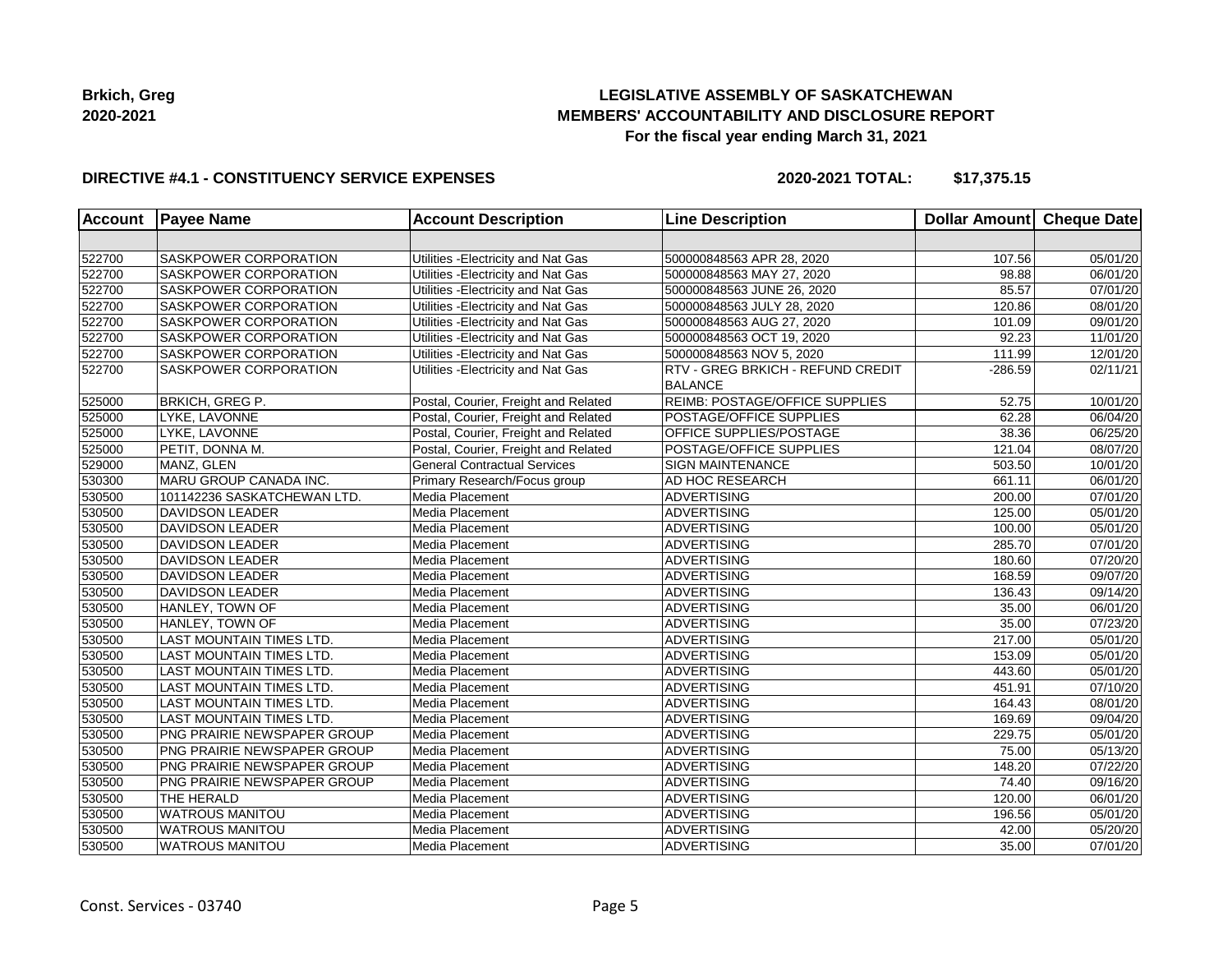## **LEGISLATIVE ASSEMBLY OF SASKATCHEWAN MEMBERS' ACCOUNTABILITY AND DISCLOSURE REPORT For the fiscal year ending March 31, 2021**

## **DIRECTIVE #4.1 - CONSTITUENCY SERVICE EXPENSES**

**2020-2021 TOTAL: \$17,375.15**

| <b>Account</b> | <b>Payee Name</b>        | <b>Account Description</b>         | <b>Line Description</b>        | <b>Dollar Amount</b> | <b>Cheque Date</b> |
|----------------|--------------------------|------------------------------------|--------------------------------|----------------------|--------------------|
|                |                          |                                    |                                |                      |                    |
| 530500         | <b>WATROUS MANITOU</b>   | Media Placement                    | <b>ADVERTISING</b>             | 98.28                | 07/01/20           |
| 530900         | <b>CORPORATE EXPRESS</b> | <b>Promotional Items</b>           | <b>FLAGS/OFFICE SUPPLIES</b>   | 734.47               | 08/01/20           |
| 550200         | LAST MOUNTAIN TIMES LTD. | Books, Mags and Ref Materials      | <b>SUBSCRIPTION</b>            | 47.62                | 05/01/20           |
| 550200         | <b>STARPHOENIX</b>       | Books, Mags and Ref Materials      | <b>SUBSCRIPTION</b>            | 198.00               | 05/11/20           |
| 550200         | THE HERALD               | Books, Mags and Ref Materials      | <b>SUBSCRIPTIONS</b>           | 27.00                | 05/05/20           |
| 550200         | <b>WESTERN PRODUCER</b>  | Books, Mags and Ref Materials      | <b>SUBSCRIPTION</b>            | 92.38                | 04/01/20           |
| 550200         | WYNYARD ADVANCE LTD.     | Books, Mags and Ref Materials      | <b>SUBSCRIPTION</b>            | 43.00                | 07/01/20           |
| 555000         | <b>BRKICH, GREG P.</b>   | <b>Other Material and Supplies</b> | REIMB: POSTAGE/OFFICE SUPPLIES | 10.52                | 10/01/20           |
| 555000         | <b>CORPORATE EXPRESS</b> | Other Material and Supplies        | <b>FLAGS/OFFICE SUPPLIES</b>   | 157.83               | 08/01/20           |
| 555000         | LYKE, LAVONNE            | Other Material and Supplies        | POSTAGE/OFFICE SUPPLIES        | 7.49                 | 06/04/20           |
| 555000         | LYKE. LAVONNE            | <b>Other Material and Supplies</b> | OFFICE SUPPLIES/POSTAGE        | 41.96                | 06/25/20           |
| 555000         | PETIT, DONNA M.          | <b>Other Material and Supplies</b> | POSTAGE/OFFICE SUPPLIES        | 16.99                | 08/07/20           |
| 555000         | <b>V&amp;S</b>           | <b>Other Material and Supplies</b> | <b>OFFICE SUPPLIES</b>         | 9.92                 | 07/01/20           |
| 555000         | <b>V&amp;S</b>           | <b>Other Material and Supplies</b> | <b>OFFICE SUPPLIES</b>         | 13.75                | 07/01/20           |
| 555000         | <b>V&amp;S</b>           | <b>Other Material and Supplies</b> | <b>OFFICE SUPPLIES</b>         | 12.26                | 07/01/20           |
| 555000         | <b>V&amp;S</b>           | <b>Other Material and Supplies</b> | OFFICE SUPPLIES                | 26.54                | 07/01/20           |
| 555000         | <b>V&amp;S</b>           | Other Material and Supplies        | <b>OFFICE SUPPLIES</b>         | 32.14                | 09/01/20           |
| 555000         | <b>V&amp;S</b>           | <b>Other Material and Supplies</b> | <b>OFFICE SUPPLIES</b>         | 4.64                 | 09/01/20           |
| 555000         | <b>V&amp;S</b>           | <b>Other Material and Supplies</b> | OFFICE SUPPLIES                | 9.92                 | 09/08/20           |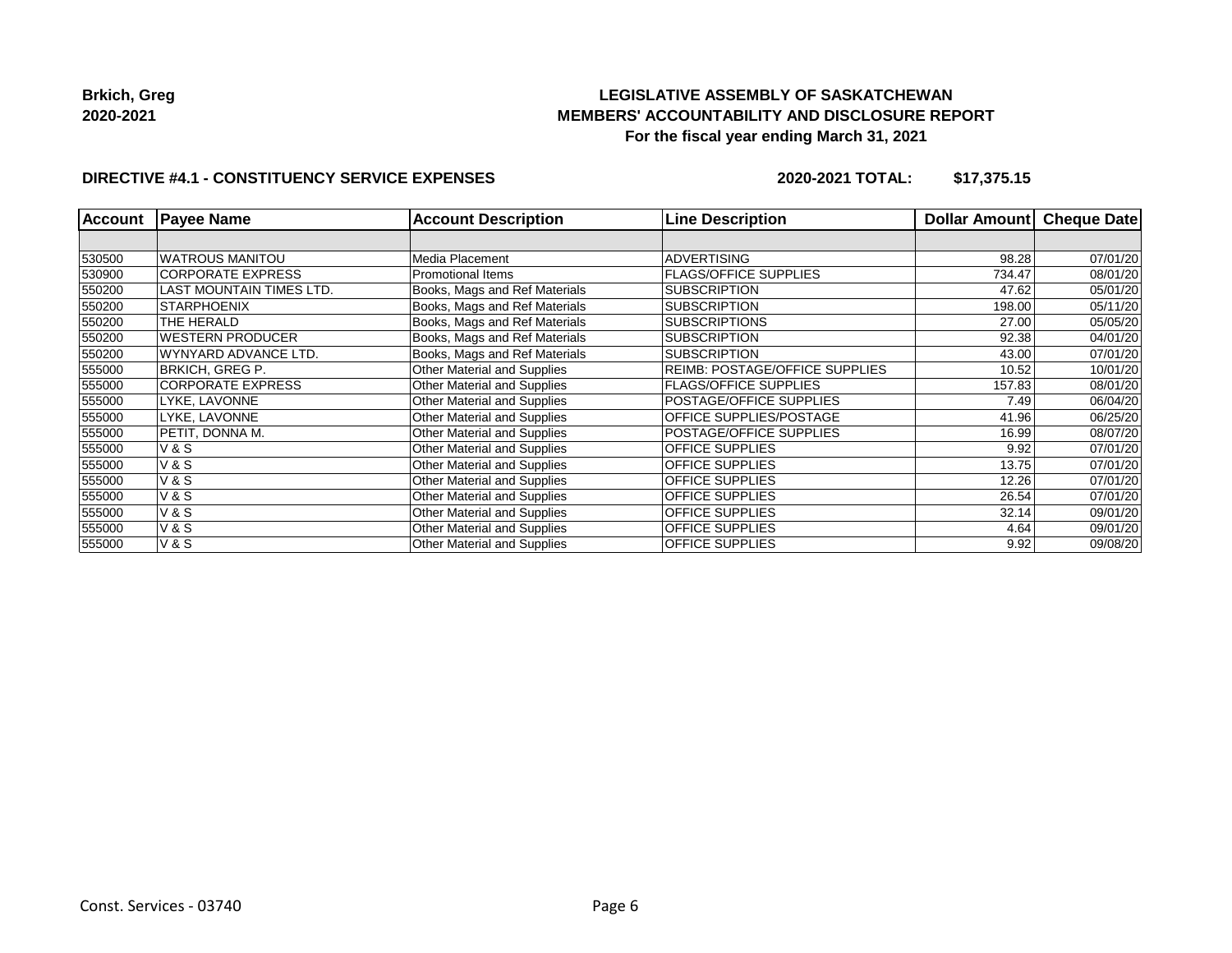## **LEGISLATIVE ASSEMBLY OF SASKATCHEWAN MEMBERS' ACCOUNTABILITY AND DISCLOSURE REPORT For the fiscal year ending March 31, 2021**

#### **DIRECTIVE #6 - CONSTITUENCY ASSISTANT EXPENSES**

**2020-2021 TOTAL: \$50,411.88**

| <b>Account</b> | <b>Payee Name</b> | <b>Account Description</b>    | Dollar Amount Cheque Date |          |
|----------------|-------------------|-------------------------------|---------------------------|----------|
|                |                   |                               |                           |          |
| 514300         | LYKE, LAVONNE     | Part-Time/Permanent Part-Time | 0.00                      | 04/01/20 |
| 514300         | LYKE, LAVONNE     | Part-Time/Permanent Part-Time | $-715.07$                 | 04/13/20 |
| 514300         | LYKE. LAVONNE     | Part-Time/Permanent Part-Time | 2,279.20                  | 04/14/20 |
| 514300         | LYKE, LAVONNE     | Part-Time/Permanent Part-Time | 1,855.04                  | 05/01/20 |
| 514300         | LYKE, LAVONNE     | Part-Time/Permanent Part-Time | 1,855.04                  | 05/13/20 |
| 514300         | LYKE, LAVONNE     | Part-Time/Permanent Part-Time | 1,855.04                  | 05/27/20 |
| 514300         | LYKE, LAVONNE     | Part-Time/Permanent Part-Time | 2,086.92                  | 06/10/20 |
| 514300         | LYKE, LAVONNE     | Part-Time/Permanent Part-Time | 1,970.98                  | 06/24/20 |
| 514300         | LYKE, LAVONNE     | Part-Time/Permanent Part-Time | 1,855.04                  | 07/08/20 |
| 514300         | LYKE, LAVONNE     | Part-Time/Permanent Part-Time | 2,086.92                  | 07/22/20 |
| 514300         | LYKE, LAVONNE     | Part-Time/Permanent Part-Time | 2,086.92                  | 08/05/20 |
| 514300         | LYKE, LAVONNE     | Part-Time/Permanent Part-Time | 1,956.49                  | 08/19/20 |
| 514300         | LYKE, LAVONNE     | Part-Time/Permanent Part-Time | 1,855.04                  | 09/02/20 |
| 514300         | LYKE, LAVONNE     | Part-Time/Permanent Part-Time | 2,072.43                  | 09/16/20 |
| 514300         | LYKE, LAVONNE     | Part-Time/Permanent Part-Time | 2,318.80                  | 10/01/20 |
| 514300         | LYKE, LAVONNE     | Part-Time/Permanent Part-Time | 2,488.71                  | 10/07/20 |
| 514300         | PETIT, DONNA M    | Part-Time/Permanent Part-Time | 0.00                      | 04/01/20 |
| 514300         | PETIT, DONNA M    | Part-Time/Permanent Part-Time | $-429.51$                 | 04/13/20 |
| 514300         | PETIT, DONNA M    | Part-Time/Permanent Part-Time | 1,023.97                  | 04/14/20 |
| 514300         | PETIT, DONNA M    | Part-Time/Permanent Part-Time | 826.34                    | 05/01/20 |
| 514300         | PETIT, DONNA M    | Part-Time/Permanent Part-Time | 826.34                    | 05/13/20 |
| 514300         | PETIT, DONNA M    | Part-Time/Permanent Part-Time | 903.81                    | 05/27/20 |
| 514300         | PETIT, DONNA M    | Part-Time/Permanent Part-Time | 826.34                    | 06/10/20 |
| 514300         | PETIT, DONNA M    | Part-Time/Permanent Part-Time | 826.34                    | 06/24/20 |
| 514300         | PETIT, DONNA M    | Part-Time/Permanent Part-Time | 826.34                    | 07/08/20 |
| 514300         | PETIT, DONNA M    | Part-Time/Permanent Part-Time | 1,032.92                  | 07/22/20 |
| 514300         | PETIT, DONNA M    | Part-Time/Permanent Part-Time | 826.34                    | 08/05/20 |
| 514300         | PETIT, DONNA M    | Part-Time/Permanent Part-Time | 826.34                    | 08/19/20 |
| 514300         | PETIT, DONNA M    | Part-Time/Permanent Part-Time | 826.34                    | 09/02/20 |
| 514300         | PETIT, DONNA M    | Part-Time/Permanent Part-Time | 826.34                    | 09/16/20 |
| 514300         | PETIT, DONNA M    | Part-Time/Permanent Part-Time | 826.34                    | 10/01/20 |
| 514300         | PETIT, DONNA M    | Part-Time/Permanent Part-Time | 2,013.58                  | 10/07/20 |
| 514300         | PETIT, DONNA M    | Part-Time/Permanent Part-Time | 1,359.75                  | 10/28/20 |
| 517100         | LYKE, LAVONNE     | Severance Pay                 | 2,011.12                  | 10/28/20 |
| 517100         | LYKE, LAVONNE     | Severance Pay                 | 2,011.12                  | 11/10/20 |
| 517100         | LYKE, LAVONNE     | Severance Pay                 | 2,011.12                  | 12/01/20 |
| 517100         | LYKE, LAVONNE     | Severance Pay                 | 1,292.86                  | 12/10/20 |
| 517100         | PETIT, DONNA M    | Severance Pay                 | 826.34                    | 10/28/20 |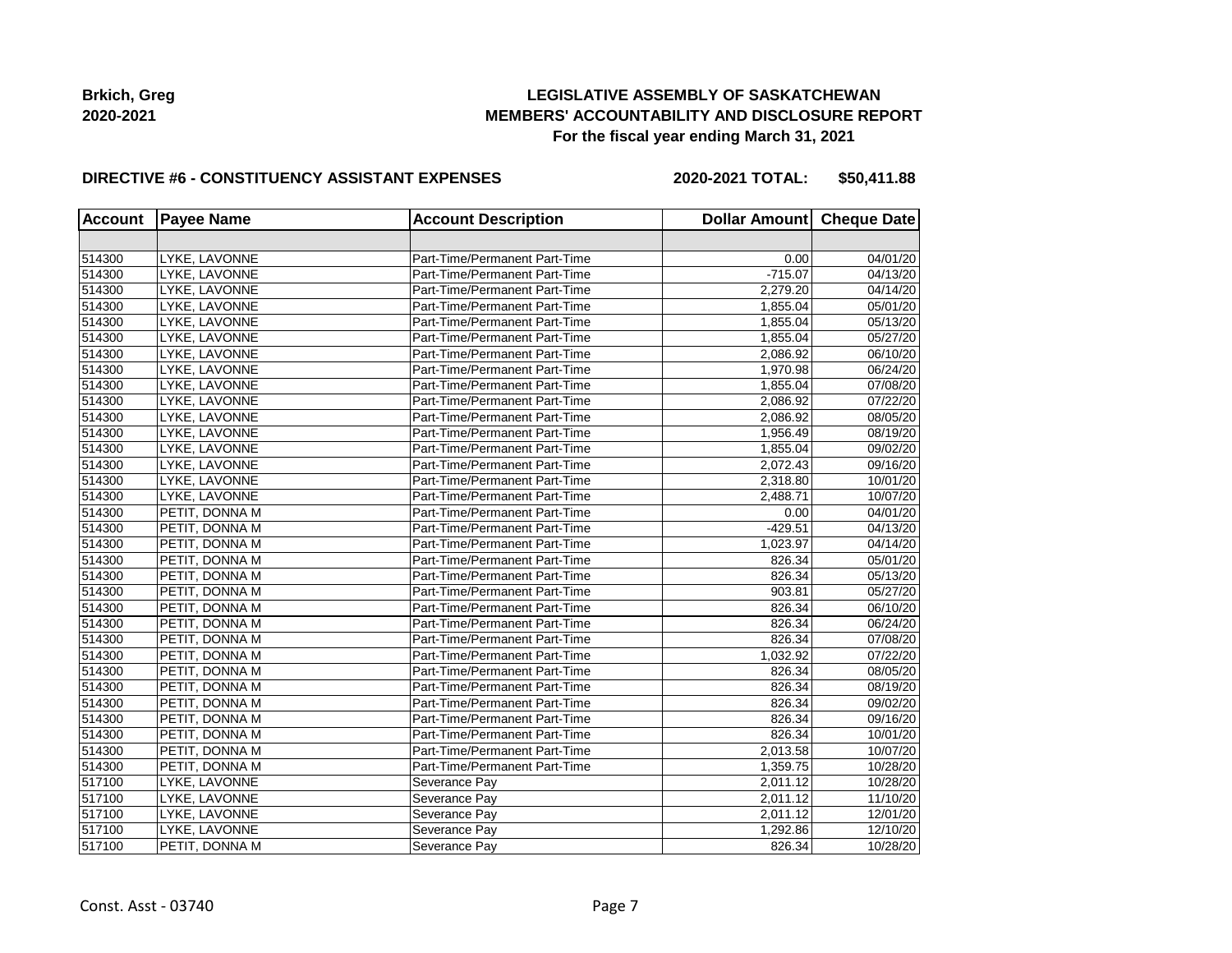## **LEGISLATIVE ASSEMBLY OF SASKATCHEWAN MEMBERS' ACCOUNTABILITY AND DISCLOSURE REPORT For the fiscal year ending March 31, 2021**

#### **DIRECTIVE #6 - CONSTITUENCY ASSISTANT EXPENSES**

**2020-2021 TOTAL: \$50,411.88**

| <b>Account</b> | <b>IPavee Name</b>    | <b>Account Description</b>       | Dollar Amount Cheque Date |          |
|----------------|-----------------------|----------------------------------|---------------------------|----------|
|                |                       |                                  |                           |          |
| 517100         | IPETIT. DONNA M       | Severance Pav                    | 826.34                    | 11/10/20 |
| 517100         | IPETIT. DONNA M       | Severance Pav                    | 826.34                    | 12/01/20 |
| 517100         | <b>PETIT, DONNA M</b> | Severance Pay                    | 531.22                    | 12/10/20 |
| 519900         | None (Default)        | Change in Y/E Accrued Empl Leave | $-2.000.00$               | 04/20/20 |
|                |                       | <b>Entitlements</b>              |                           |          |